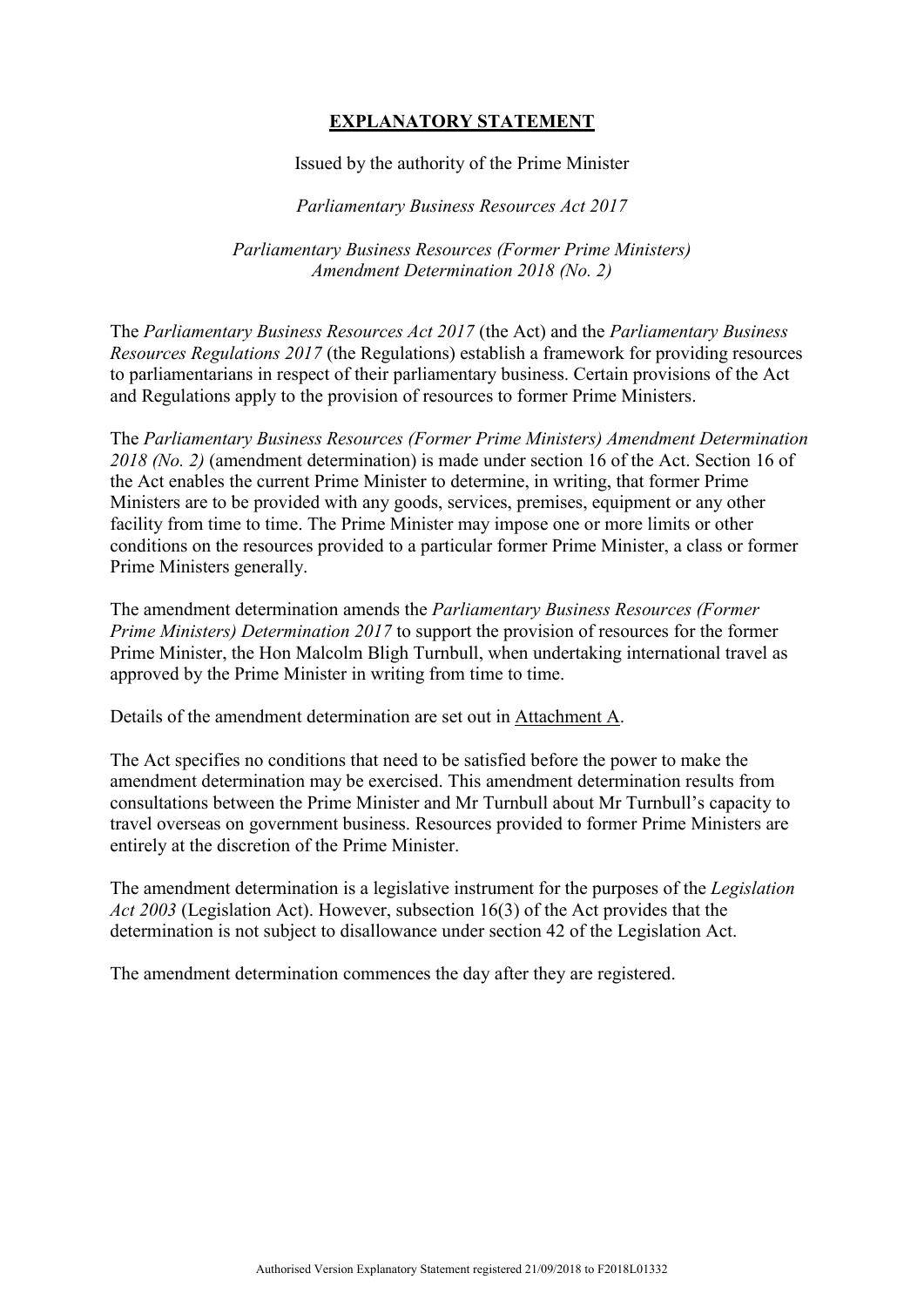### **Attachment A**

## **Details of the** *Parliamentary Business Resources (Former Prime Minister) Amendment Determination 2018 (No. 2)*

#### **Section 1 – Name**

This section provides that the name of the instrument is the *Parliamentary Business Resources (Former Prime Ministers) Amendment Determination 2018 (No. 2)*.

### **Section 2 – Commencement**

This section provides that the instrument commences on the day after registration.

#### **Section 3 – Authority**

This section provides that the making of the instrument is authorised by section 16 of the *Parliamentary Business Resources Act 2017*.

#### **Section 4 – Schedule**

Section 4 provides that the instrument set out in the Schedule is amended in accordance with the Schedule.

### **Schedule 1—Amendments**

Schedule 1 provides that the *Parliamentary Business Resources (Former Prime Ministers) Determination 2017* (primary determination) be amended.

## **Item 1 – Subsection 4(1)**

This item inserts the definitions 'international travel expenses' and 'Regulations' to subsection 4(1) of the primary determination. The definitions clarify that reference to international travel expenses as approved for a former Prime Minister has the same meaning as prescribed in section 35 of the *Parliamentary Business Resources Regulations 2017* as if it applied to former Prime Ministers.

#### **Item 2 – Limited renumbering of Schedule—The Hon Malcolm Bligh Turnbull**

This item renumbers the Item numbers in Column 1 of the Schedule—The Hon Malcolm Bligh Turnbull to correct the duplication of Item 13 (second occurring).

# **Item 3 – Schedule—The Hon Malcolm Bligh Turnbull (at the end of the table)**

This item adds new Item 22 to the Schedule—The Hon Malcolm Bligh Turnbull in the primary determination to provide Mr Turnbull with access to international travel expenses necessary for the travel when undertaking international travel as approved by the Prime Minister in writing from time to time.

This item is intended to enable the Prime Minister to approve the former Prime Minister to travel overseas from time to time in writing, such as via a letter, and for the costs of the travel to be covered such as those prescribed in section 35 of the Regulations. The written approval from the Prime Minister may specify or otherwise vary the resources, international travel expenses and other arrangements available to the former Prime Minister in undertaking the approved international travel.